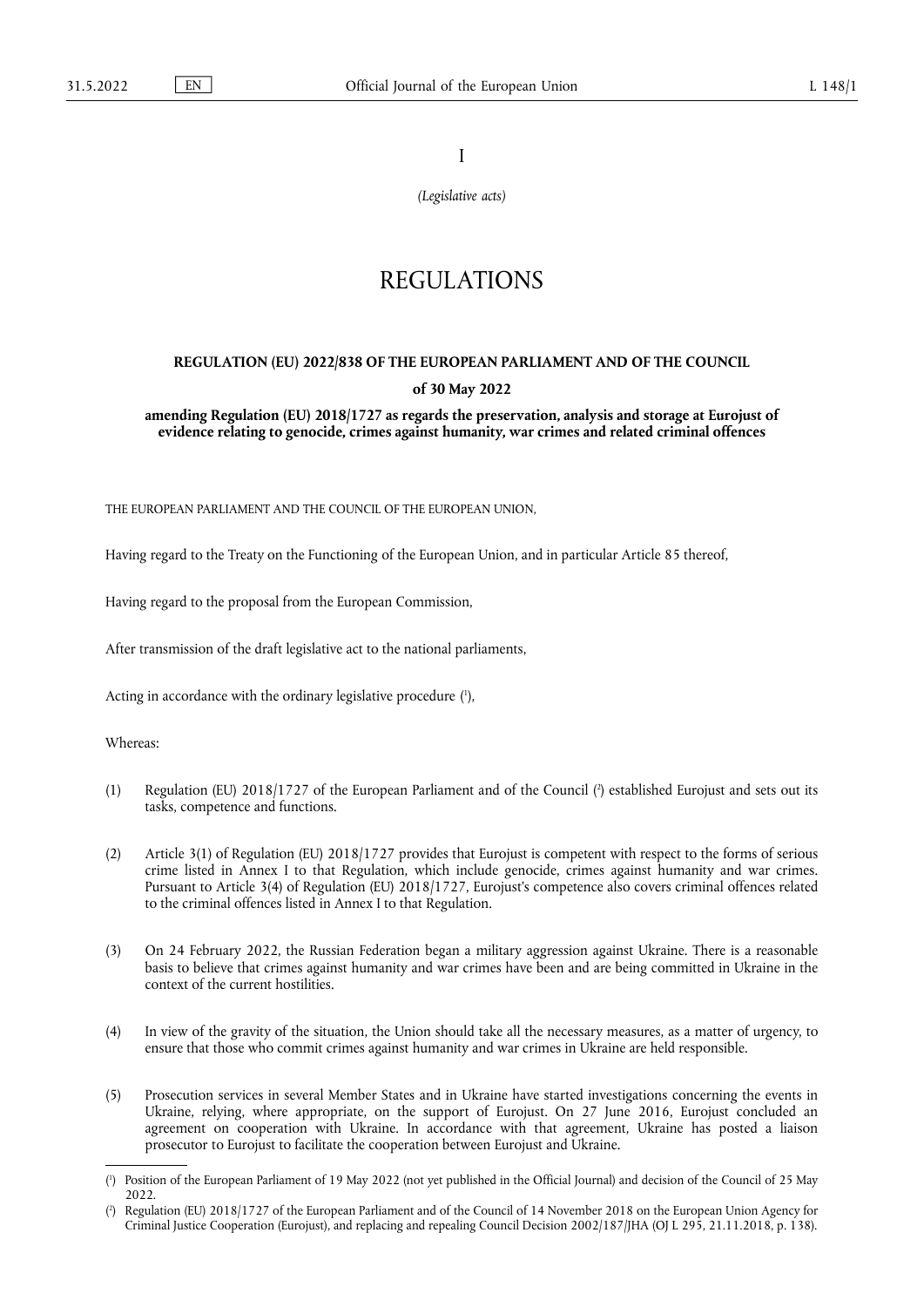- (6) Pursuant to the Rome Statute of the International Criminal Court ('ICC') of 17 July 1998, the ICC has the power to exercise its jurisdiction over persons responsible for the most serious crimes of international concern, as referred to therein. The jurisdiction of the ICC is complementary to national criminal jurisdictions. The Office of the Prosecutor of the ICC has announced that it has opened an investigation into the situation in Ukraine.
- (7) Due to the application of the principle of universal jurisdiction in several Member States and the complementary nature of the ICC's jurisdiction, it is important to coordinate and exchange evidence between national investigating and prosecuting authorities in different jurisdictions and with the ICC or any other court, tribunal or mechanism established for that purpose in order to ensure the effectiveness of investigations and prosecutions of genocide, crimes against humanity, war crimes and related criminal offences, including those that might be committed in Ukraine in the context of the current hostilities.
- (8) To ensure that evidence and best practices relating to the prosecution of genocide, crimes against humanity, war crimes and related criminal offences are shared with competent national authorities and international judicial authorities, Eurojust should enhance its cooperation with criminal courts, tribunals and mechanisms established to address breaches of international law. For that purpose, Eurojust should establish close cooperation with the ICC and any other court, tribunal or mechanism that aims to address crimes that affect international peace and safety. Accordingly, Eurojust should facilitate the execution of requests for judicial cooperation from the ICC or special criminal courts, tribunals or mechanisms concerning evidence related to genocide, crimes against humanity, war crimes and related criminal offences.
- (9) There is a risk that evidence related to genocide, crimes against humanity, war crimes and related criminal offences cannot be safely stored on the territory where the hostilities take place. That is also the case with evidence connected with the ongoing hostilities in Ukraine. Therefore, it is appropriate to establish a central storage facility at a safe place. A central storage facility might also be necessary for evidence collected by Union bodies, offices and agencies, international authorities or third parties such as civil society organisations so that evidence is accessible to competent national authorities and international judicial authorities.
- (10) Eurojust has the expertise and experience to support investigations and prosecutions of cross-border crimes, including genocide, crimes against humanity, war crimes and related criminal offences. Such support includes the preservation, analysis and storage of evidence as far as its admissibility before courts and its reliability are concerned.
- (11) By preserving, analysing and storing evidence related to genocide, crimes against humanity, war crimes and related criminal offences and, when necessary and appropriate, by enabling its exchange in accordance with the applicable Union data protection rules, Eurojust can support case building in national and international investigations and provide additional support to the competent national authorities and international judicial authorities. Such analysis might be especially valuable for the purposes of ascertaining the reliability of witness testimonies or to establish any relevant links. However, this Regulation does not introduce any obligation on national authorities to share evidence with Eurojust.
- (12) A new temporary storage facility allowing for the preservation, analysis and storage of evidence related to genocide, crimes against humanity, war crimes and related criminal offences should be established. As the need to store such evidence is urgent, it is necessary for Eurojust to store it in an automated data management and storage facility separate from the case management system established under Article 23 of Regulation (EU) 2018/1727 ('automated data management and storage facility'). The proposal for a regulation of the European Parliament and of the Council amending Regulation (EU) 2018/1727 of the European Parliament and the Council and Council Decision 2005/671/JHA, as regards the digital information exchange in terrorism cases contains provisions concerning the establishment of a new case management system. Once that new case management system is established, the operational data temporarily processed in the automated data management and storage facility should be integrated into it. The general rules set out in Chapter IX of Regulation (EU) 2018/1725 of the European Parliament and of the Council [\(](#page-1-0) 3 ) should apply without prejudice to the specific data protection rules set out in Regulation (EU) 2018/1727.

<span id="page-1-1"></span><span id="page-1-0"></span>[<sup>\(</sup>](#page-1-1) 3 ) Regulation (EU) 2018/1725 of the European Parliament and of the Council of 23 October 2018 on the protection of natural persons with regard to the processing of personal data by the Union institutions, bodies, offices and agencies and on the free movement of such data, and repealing Regulation (EC) No 45/2001 and Decision No 1247/2002/EC (OJ L 295, 21.11.2018, p. 39).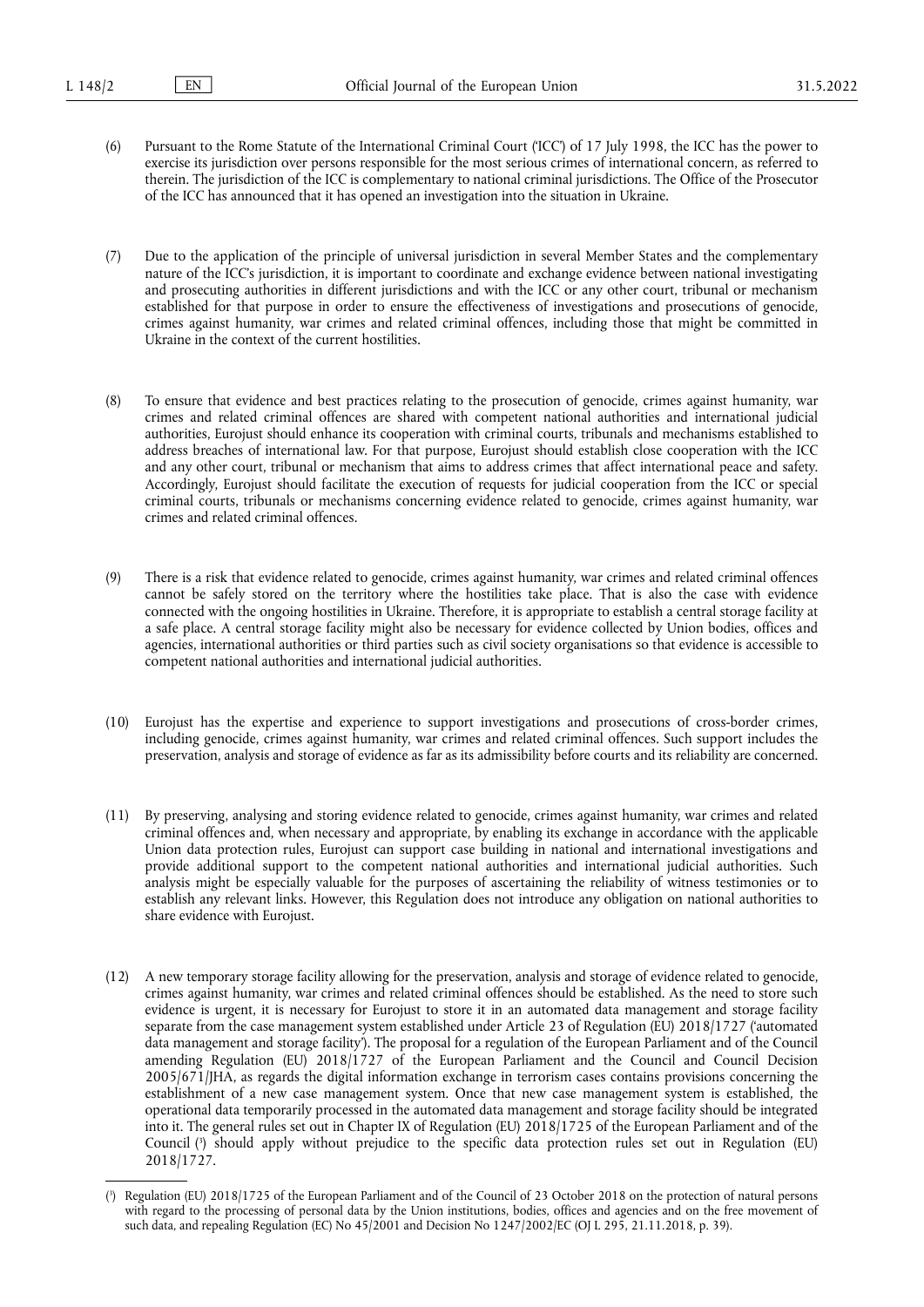- (13) The preservation, analysis and storage of evidence relating to genocide, crimes against humanity, war crimes and related criminal offences in the automated data management and storage facility, and the accessibility of that evidence, whenever necessary and appropriate, by the competent national authorities and international judicial authorities, should comply with the highest standards of cyber security and data protection, in accordance with Articles 7 and 8 of the Charter of Fundamental Rights of the European Union, Regulation (EU) 2018/1725, in particular Article 91 thereof, and the specific data protection rules set out in Regulation (EU) 2018/1727.
- (14) Satellite images, photographs, videos and audio recordings can be useful for demonstrating the commission of genocide, crimes against humanity, war crimes and related criminal offences. Therefore, Eurojust should be able to process and store satellite images, photographs, videos and audio recordings for that purpose.
- (15) Eurojust and Europol should closely cooperate in the context of their respective mandates, taking into account the need to avoid duplication of effort and their respective operational capacity, in particular as regards the processing and analysis of information in the context of Europol's existing dedicated system on international crimes, referred to as 'Analysis Project Core International Crimes', to support competent authorities in investigating and prosecuting genocide, crimes against humanity, war crimes and related criminal offences. Therefore, Eurojust should be able to transmit to Europol information that it receives in the performance of its operational function, under Regulation (EU) 2018/1727, of supporting Member States' action in combating genocide, crimes against humanity, war crimes and related criminal offences. Such cooperation should include a regular joint evaluation of operational and technical issues.
- (16) In view of the urgent need to set up an automated data management and storage facility at Eurojust to deal with evidence relating to genocide, crimes against humanity, war crimes and related criminal offences with a view to ensuring accountability for such crimes committed in Ukraine, it is considered to be appropriate to invoke the exception to the eight-week period provided for in Article 4 of Protocol No 1 on the role of national Parliaments in the European Union, annexed to the Treaty on European Union (TEU), to the Treaty on the Functioning of the European Union (TFEU) and to the Treaty establishing the European Atomic Energy Community.
- (17) In accordance with Article 3 and Article 4a(1) of Protocol No 21 on the position of the United Kingdom and Ireland in respect of the area of freedom, security and justice, annexed to the TEU and to the TFEU, Ireland has notified its wish to take part in the adoption and application of this Regulation.
- (18) In accordance with Articles 1 and 2 of Protocol No 22 on the position of Denmark annexed to the TEU and the TFEU, Denmark is not taking part in the adoption of this Regulation and is not bound by it or subject to its application.
- (19) Since the objectives of this Regulation, namely to allow Eurojust to preserve, analyse and store evidence relating to genocide, crimes against humanity, war crimes and related criminal offences, to enable the exchange of such evidence and to establish an automated data management and storage facility separate from Eurojust's existing case management system, cannot be sufficiently achieved by the Member States but can rather, by reason of the scale or effects of the action, be better achieved at Union level, the Union may adopt measures, in accordance with the principle of subsidiarity as set out in Article 5 TEU. In accordance with the principle of proportionality as set out in that Article, this Regulation does not go beyond what is necessary in order to achieve those objectives.
- (20) The European Data Protection Supervisor was consulted in accordance with Article 42 of Regulation (EU) 2018/1725 and delivered an opinion on 13 May 2022.
- (21) This Regulation should enter into force as a matter of urgency on the day following that of its publication in the *Official Journal of the European Union* in order to urgently make available a new automated data management and storage facility at Eurojust allowing for the preservation, analysis and storage of evidence relating to genocide, crimes against humanity, war crimes and related criminal offences with a view to ensuring accountability for such crimes committed in Ukraine,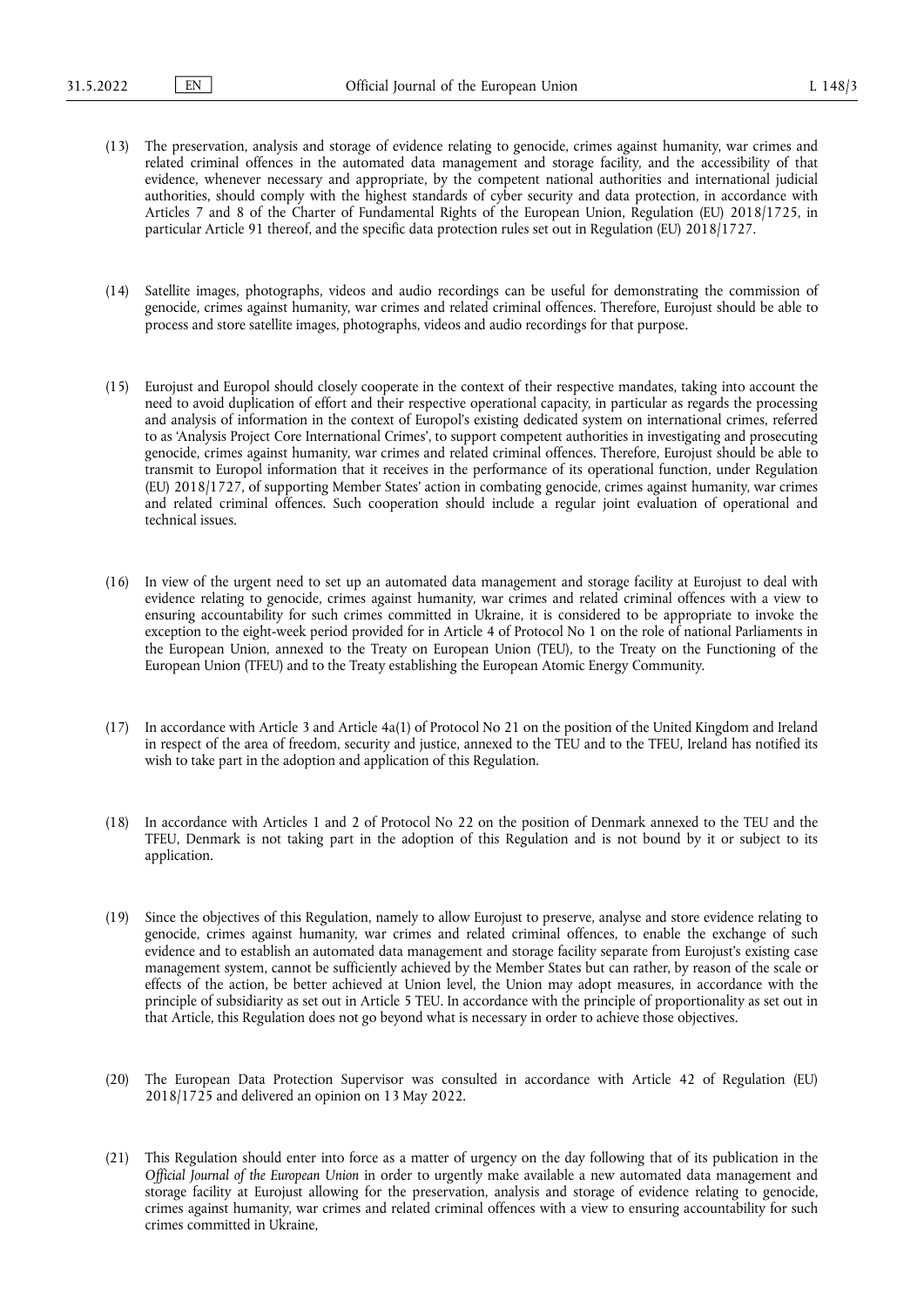HAVE ADOPTED THIS REGULATION:

### *Article 1*

#### **Amendments to Regulation (EU) 2018/1727**

Regulation (EU) 2018/1727 is amended as follows:

- (1) in Article 4(1), the following point is added:
	- '(j) support Member States' action in combating genocide, crimes against humanity, war crimes and related criminal offences, including by preserving, analysing and storing evidence related to those crimes and related criminal offences and enabling the exchange of such evidence with, or otherwise making it directly available to, competent national authorities and international judicial authorities, in particular the International Criminal Court.';
- (2) in Article 80, the following paragraph is added:

By way of derogation from Article 23(6), Eurojust may establish an automated data management and storage facility separate from the case management system referred to in Article 23 for the purposes of processing operational personal data for the performance of the operational function referred to in Article 4(1), point (j) ('automated data management and storage facility').

The automated data management and storage facility shall comply with the highest standards of cyber security.

Notwithstanding Article 90 of Regulation (EU) 2018/1725, Eurojust shall consult the EDPS prior to the operation of the automated data management and storage facility. The EDPS shall deliver an opinion within two months of the receipt of a notification from the Data Protection Officer.

The notification from the Data Protection Officer referred to in the third subparagraph shall contain at least the following elements:

- (a) a general description of the processing operations envisaged;
- (b) an assessment of the risks to the rights and freedoms of data subjects;
- (c) the measures envisaged to address the risks referred to in point (b);
- (d) safeguards, security measures and mechanisms to ensure the protection of personal data and to demonstrate compliance with this Regulation, taking into account the rights and legitimate interests of the data subjects and other persons concerned.

The provisions on data protection laid down in this Regulation and in Regulation (EU) 2018/1725 shall apply to the processing of data in the automated data management and storage facility insofar as they do not directly relate to the technical set-up of the case management system. Access rights and time limits for the data stored in the automated data management and storage facility shall be in accordance with the applicable rules on access to the temporary work files in support of which the data are stored, and with the respective time limits, in particular those set out in Article 29 of this Regulation.

The derogation provided for in this paragraph shall apply as long as the case management system composed of temporary work files and of an index remains in place.';

- (3) Annex II is amended as follows:
	- (a) point  $1(n)$  is replaced by the following:
		- '(n) DNA profiles established from the non-coding part of DNA, photographs and fingerprints and, in relation to the crimes and related criminal offences referred to in Article 4(1), point (j), videos and audio recordings.';
	- (b) point 2(f) is replaced by the following:
		- '(f) the description and nature of the offences involving the person concerned, the date on which and location at which the offences were committed, the criminal category of the offences, the progress of the investigations and, in relation to the crimes and related criminal offences referred to in Article 4(1), point (j), information relating to criminal conduct, including audio recordings, videos, satellite images and photographs;'.